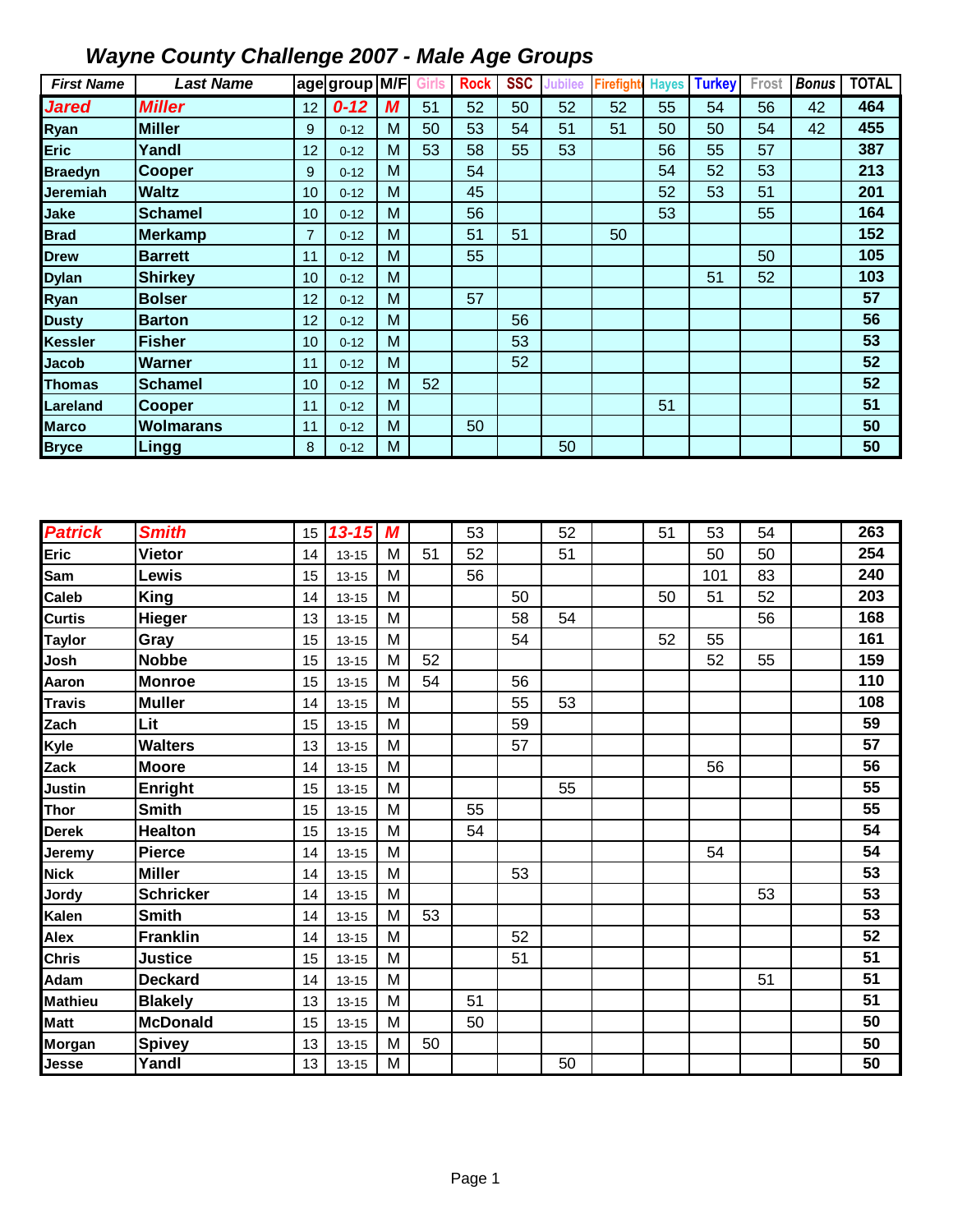| <b>First Name</b> | <b>Last Name</b>  |    | age group M/F Girls |   |    | <b>Rock</b> | <b>SSC</b> | Jubilee | <b>Firefight</b> | <b>Hayes</b> | <b>Turkey</b> | Frost | <b>Bonus</b> | <b>TOTAL</b>    |
|-------------------|-------------------|----|---------------------|---|----|-------------|------------|---------|------------------|--------------|---------------|-------|--------------|-----------------|
| <b>Zach</b>       | <b>Burns</b>      | 16 | $16 - 18$           | M |    | 119         | 105        | 55      | 45               |              | 53            | 66    |              | 443             |
| Jeremiah          | Vaughan           | 18 | $16 - 18$           | M |    |             |            |         |                  |              | 170           | 200   |              | 370             |
| Johnathan         | <b>Strong</b>     | 17 | $16 - 18$           | M | 82 |             | 58         | 54      |                  | 51           | 58            | 62    |              | 365             |
| Jordan            | <b>Kearney</b>    | 16 | $16 - 18$           | M | 50 | 50          | 50         | 52      |                  |              | 54            | 58    |              | 314             |
| Logan             | <b>Seals</b>      | 18 | $16 - 18$           | M |    |             | 57         |         | 50               | 53           | 56            | 57    |              | 273             |
| <b>James</b>      | <b>Healton</b>    | 17 | $16 - 18$           | M |    | 140         |            | 113     |                  |              |               |       |              | 253             |
| <b>James</b>      | Lutz              | 17 | $16 - 18$           | M |    | 52          | 55         |         |                  |              | 57            | 63    |              | 227             |
| Joel              | <b>Deckard</b>    | 16 | $16 - 18$           | M |    | 56          |            | 84      |                  |              |               | 65    |              | 205             |
| Tim               | <b>Spurlock</b>   | 17 | $16 - 18$           | M |    |             |            |         |                  |              | 59            | 120   |              | 179             |
| <b>Austin</b>     | Vanbastelaer      | 16 | $16 - 18$           | M |    |             |            |         |                  |              |               | 173   |              | 173             |
| <b>Turner</b>     | <b>Ritchie</b>    | 16 | $16 - 18$           | M |    |             |            |         |                  | 50           | 55            | 61    |              | 166             |
| <b>Hunter</b>     | Lambright         | 16 | $16 - 18$           | M |    | 51          |            | 50      |                  |              | 52            |       |              | 153             |
| <b>Nathaniel</b>  | <b>Mogle</b>      | 16 | $16 - 18$           | M |    |             | 128        |         |                  |              |               |       |              | 128             |
| <b>Brant</b>      | <b>Powell</b>     | 17 | $16 - 18$           | M |    | 58          |            |         |                  |              |               | 67    |              | 125             |
| <b>Tyler</b>      | <b>Maupin</b>     | 17 | $16 - 18$           | M |    | 57          |            |         |                  |              |               | 64    |              | 121             |
| Garrett           | <b>Singer</b>     | 18 | $16 - 18$           | M |    | 53          |            |         |                  |              |               | 55    |              | 108             |
| Aaron             | <b>Myers</b>      | 16 | $16 - 18$           | M |    |             |            |         |                  |              | 51            | 56    |              | 107             |
| <b>Austin</b>     | <b>Duvall</b>     | 17 | $16 - 18$           | M |    |             | 53         | 53      |                  |              |               |       |              | 106             |
| <b>Kevin</b>      | <b>Bolser</b>     | 17 | $16 - 18$           | M |    |             | 52         | 51      |                  |              |               |       |              | 103             |
| <b>Michael</b>    | <b>Banning</b>    | 16 | $16 - 18$           | M |    |             |            |         |                  |              |               | 60    |              | 60              |
| <b>Trey</b>       | Richardson        | 16 | $16 - 18$           | M |    |             | 60         |         |                  |              |               |       |              | 60              |
| <b>Andrew</b>     | <b>Vedder</b>     | 18 | $16 - 18$           | M |    |             |            |         |                  |              |               | 59    |              | 59              |
| <b>Clint</b>      | Pflum             | 17 | $16 - 18$           | M |    |             | 59         |         |                  |              |               |       |              | $\overline{59}$ |
| <b>Brandon</b>    | <b>Arnett</b>     | 16 | $16 - 18$           | M |    |             | 56         |         |                  |              |               |       |              | $\overline{56}$ |
| Rodney            | <b>Richardson</b> | 16 | $16 - 18$           | M |    | 55          |            |         |                  |              |               |       |              | $\overline{55}$ |
| <b>Cameron</b>    | <b>Miles</b>      | 18 | $16 - 18$           | M |    | 54          |            |         |                  |              |               |       |              | $\overline{54}$ |
| <b>Clayton</b>    | <b>Bennett</b>    | 17 | $16 - 18$           | M |    |             |            |         |                  |              |               | 54    |              | $\overline{54}$ |
| Lyden             | <b>Foust</b>      | 17 | $16 - 18$           | M |    |             | 54         |         |                  |              |               |       |              | 54              |
| Ted               | <b>Swagger</b>    | 18 | $16 - 18$           | M |    |             |            |         |                  |              |               | 53    |              | 53              |
| Jonathan          | <b>King</b>       | 18 | $16 - 18$           | M |    |             |            |         |                  | 52           |               |       |              | 52              |
| <b>Andrew</b>     | <b>Stover</b>     | 16 | $16 - 18$           | M |    |             |            |         |                  |              |               | 52    |              | 52              |
| Aaron             | <b>Bischoff</b>   | 18 | $16 - 18$           | M |    |             |            |         |                  |              |               | 51    |              | 51              |
| Greg              | <b>Meyer</b>      | 18 | $16 - 18$           | M |    |             | 51         |         |                  |              |               |       |              | 51              |
| Josh              | <b>Weaver</b>     | 16 | $16 - 18$           | M | 51 |             |            |         |                  |              |               |       |              | 51              |
| Jordan            | <b>Parrett</b>    | 17 | $16 - 18$           | M |    |             |            |         |                  |              | 50            |       |              | 50              |
| Wes               | <b>Merkamp</b>    | 16 | $16 - 18$           | M |    |             |            |         |                  |              |               | 50    |              | $\overline{50}$ |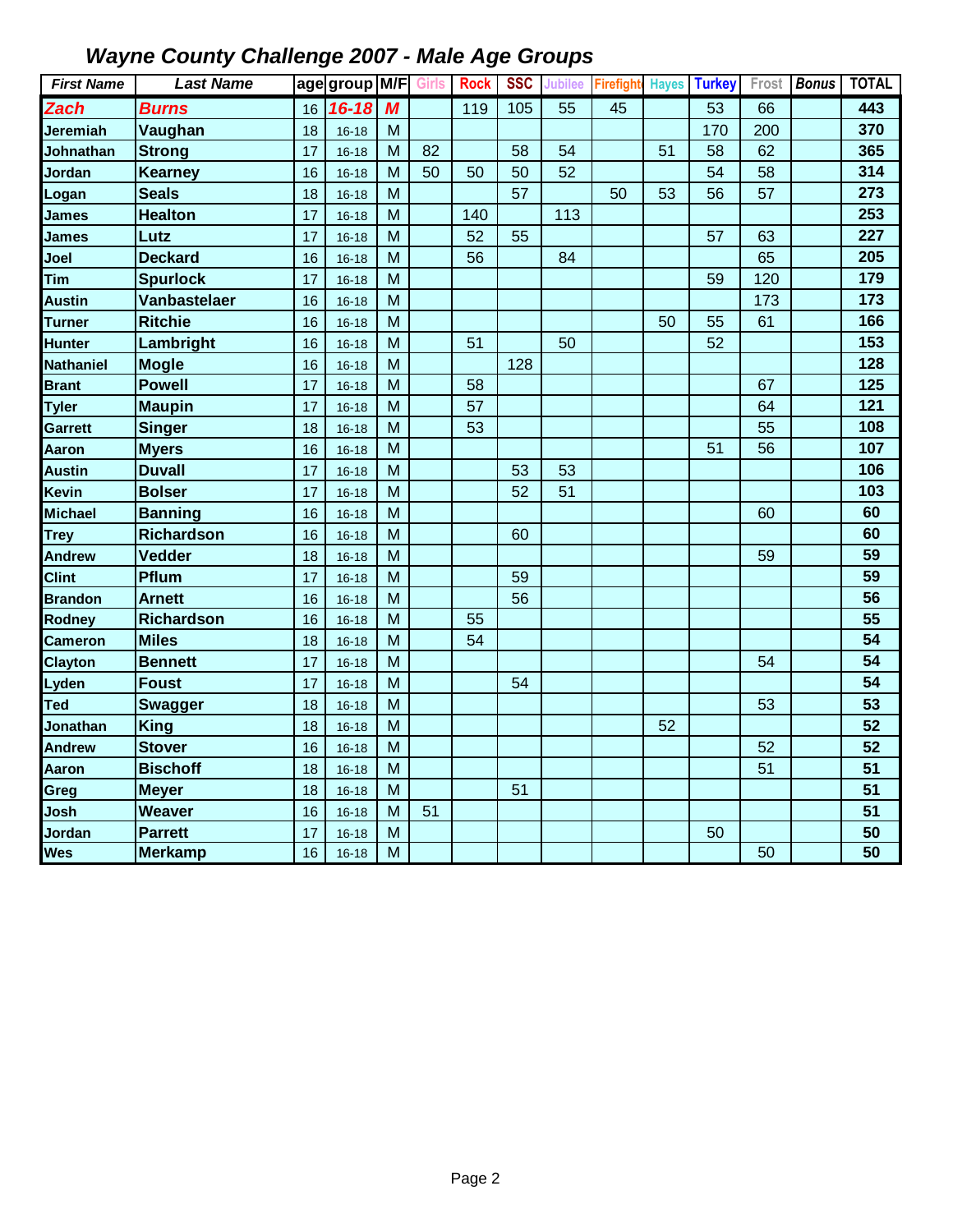| <b>First Name</b>           | <b>Last Name</b>  |    | age group M/F |                | <b>Girls</b> | <b>Rock</b> | <b>SSC</b> | <b>Jubilee</b> | <b>Firefight</b> |     | <b>Hayes Turkey</b> |     | Frost <b>Bonus</b> | <b>TOTAL</b>     |
|-----------------------------|-------------------|----|---------------|----------------|--------------|-------------|------------|----------------|------------------|-----|---------------------|-----|--------------------|------------------|
| <b>Adam</b>                 | Cobb              | 24 | 19-24         | M              | 51           | 52          | 56         | 54             | 51               |     |                     | 51  |                    | 315              |
| Reuben                      | <b>McCracken</b>  | 23 | 19-24         | M              | 52           |             | 55         | 52             |                  |     | 51                  |     |                    | 210              |
| Evan                        | <b>Fackler</b>    | 20 | 19-24         | M              |              |             |            |                |                  |     |                     | 136 |                    | 136              |
| Phillip                     | <b>Hawley</b>     | 22 | 19-24         | M              |              |             |            |                |                  |     | 119                 |     |                    | 119              |
| <b>Chris</b>                | <b>Northern</b>   | 24 | 19-24         | M              |              | 51          | 58         |                |                  |     |                     |     |                    | 109              |
| Joe                         | <b>Gibbs</b>      | 19 | 19-24         | M              |              |             | 54         | 51             |                  |     |                     |     |                    | 105              |
| Philip                      | Jewell            | 20 | 19-24         | M              |              |             | 53         | 50             |                  |     |                     |     |                    | 103              |
| <b>Clayton</b>              | <b>Mikesell</b>   | 19 | 19-24         | M              |              |             | 57         |                |                  |     |                     |     |                    | 57               |
| Adam                        | Putnam            | 22 | 19-24         | M              |              |             |            |                |                  |     |                     | 57  |                    | 57               |
| <b>James</b>                | <b>Haley</b>      | 21 | 19-24         | M              |              |             |            |                |                  |     |                     | 56  |                    | 56               |
| Eric                        | Holman            | 20 | 19-24         | M              |              |             |            |                |                  |     |                     | 55  |                    | 55               |
| Adam                        | <b>Rozich</b>     | 19 | 19-24         | M              |              |             |            |                |                  |     |                     | 54  |                    | 54               |
| Ashley                      | <b>Stephen</b>    | 22 | 19-24         | M              |              |             |            | 53             |                  |     |                     |     |                    | 53               |
| William                     | <b>Taylor</b>     | 21 | 19-24         | M              |              |             |            |                |                  |     |                     | 53  |                    | 53               |
| <b>Bartholomew Bischoff</b> |                   | 22 | 19-24         | M              |              |             |            |                |                  |     |                     | 52  |                    | 52               |
| <b>Vince</b>                | <b>Taylor</b>     | 21 | 19-24         | M              |              |             |            |                |                  |     | 52                  |     |                    | 52               |
| <b>Matt</b>                 | Galyen            | 20 | 19-24         | M              |              |             | 52         |                |                  |     |                     |     |                    | 52               |
| Chet                        | <b>Wonsik</b>     | 20 | 19-24         | M              |              |             | 51         |                |                  |     |                     |     |                    | 51               |
| Kyle                        | <b>Frost</b>      | 19 | 19-24         | M              |              |             |            |                |                  | 51  |                     |     |                    | 51               |
| Justin                      | <b>Dimett</b>     | 24 | 19-24         | M              |              |             |            |                | 50               |     |                     |     |                    | 50               |
| Jason                       | Wickman           | 24 | 19-24         | M              |              |             | 50         |                |                  |     |                     |     |                    | 50               |
| <b>David</b>                | <b>Berta</b>      | 22 | 19-24         | M              |              |             |            |                |                  |     |                     | 50  |                    | 50               |
| <b>Bryce</b>                | Hayes             | 22 | 19-24         | M              |              |             |            |                |                  | 50  |                     |     |                    | 50               |
| Adam                        | Longbons          | 21 | 19-24         | M              |              | 50          |            |                |                  |     |                     |     |                    | 50               |
| William                     | Hall              | 19 | 19-24         | M              |              |             |            |                |                  |     | 50                  |     |                    | 50               |
| Evan                        | <b>Ward</b>       | 19 | 19-24         | $\overline{M}$ | 50           |             |            |                |                  |     |                     |     |                    | 50               |
|                             |                   |    |               |                |              |             |            |                |                  |     |                     |     |                    |                  |
| <b>Matthew</b>              | <b>Sheard</b>     | 29 | 25-29         | M              | 69           | 54          | 75         | 51             | 73               | 101 | 52                  | 54  | 42                 | $\overline{571}$ |
| Zac                         | Graham            | 25 | 25-29         | M              |              |             | 164        |                |                  |     |                     |     |                    | 164              |
| <b>Daniel</b>               | <b>Chew</b>       | 25 | 25-29         | M              | 53           |             |            | 50             |                  |     | 53                  |     |                    | 156              |
| Tim                         | <b>Hoeflinger</b> | 28 | 25-29         | M              |              |             |            |                |                  |     | 143                 |     |                    | 143              |

| Zac            | Graham            | 25 | $25 - 29$ | M |    |    | 164 |    |    |    |     |    | 164 |
|----------------|-------------------|----|-----------|---|----|----|-----|----|----|----|-----|----|-----|
| <b>Daniel</b>  | <b>Chew</b>       | 25 | $25 - 29$ | M | 53 |    |     | 50 |    |    | 53  |    | 156 |
| Tim            | <b>Hoeflinger</b> | 28 | 25-29     | M |    |    |     |    |    |    | 143 |    | 143 |
| Jimmie         | <b>Haager</b>     | 25 | $25 - 29$ | M |    | 75 |     |    |    |    | 54  |    | 129 |
| <b>Walter</b>  | <b>Keeley</b>     | 26 | $25 - 29$ | M | 52 |    | 52  |    |    |    |     |    | 104 |
| <b>James</b>   | <b>Byrd</b>       | 28 | $25 - 29$ | M |    |    |     |    |    | 52 | 51  |    | 103 |
| Josh           | <b>Chenoweth</b>  | 28 | $25 - 29$ | M |    |    |     |    | 50 |    |     | 52 | 102 |
| <b>Seth</b>    | <b>Bischoff</b>   | 26 | $25 - 29$ | M |    |    |     |    |    | 51 | 50  |    | 101 |
| <b>Rob</b>     | <b>Tanksley</b>   | 27 | $25 - 29$ | M |    | 53 |     |    |    |    |     |    | 53  |
| <b>Scott</b>   | <b>Meinardi</b>   | 26 | $25 - 29$ | M |    |    |     |    |    |    |     | 53 | 53  |
| <b>Brad</b>    | <b>Van Vleet</b>  | 28 | 25-29     | M |    | 52 |     |    |    |    |     |    | 52  |
| <b>Hunter</b>  | <b>Covington</b>  | 29 | $25 - 29$ | M |    |    | 51  |    |    |    |     |    | 51  |
| <b>Tavis</b>   | <b>Rieler</b>     | 27 | $25 - 29$ | M | 51 |    |     |    |    |    |     |    | 51  |
| Josh           | <b>Baumann</b>    | 25 | $25 - 29$ | M |    |    |     |    |    |    |     | 51 | 51  |
| <b>Andrew</b>  | <b>Maurer</b>     | 25 | $25 - 29$ | M |    | 51 |     |    |    |    |     |    | 51  |
| <b>Charles</b> | <b>Beinart</b>    | 29 | $25 - 29$ | M | 50 |    |     |    |    |    |     |    | 50  |
| Andy           | <b>Crawford</b>   | 29 | $25 - 29$ | M |    |    | 50  |    |    |    |     |    | 50  |
| Jason          | <b>Whitney</b>    | 29 | $25 - 29$ | M |    |    |     |    |    |    |     | 50 | 50  |
| <b>Andy</b>    | <b>Boger</b>      | 25 | 25-29     | M |    |    |     |    |    | 50 |     |    | 50  |
| <b>Andrew</b>  | Longbons          | 25 | $25 - 29$ | M |    | 50 |     |    |    |    |     |    | 50  |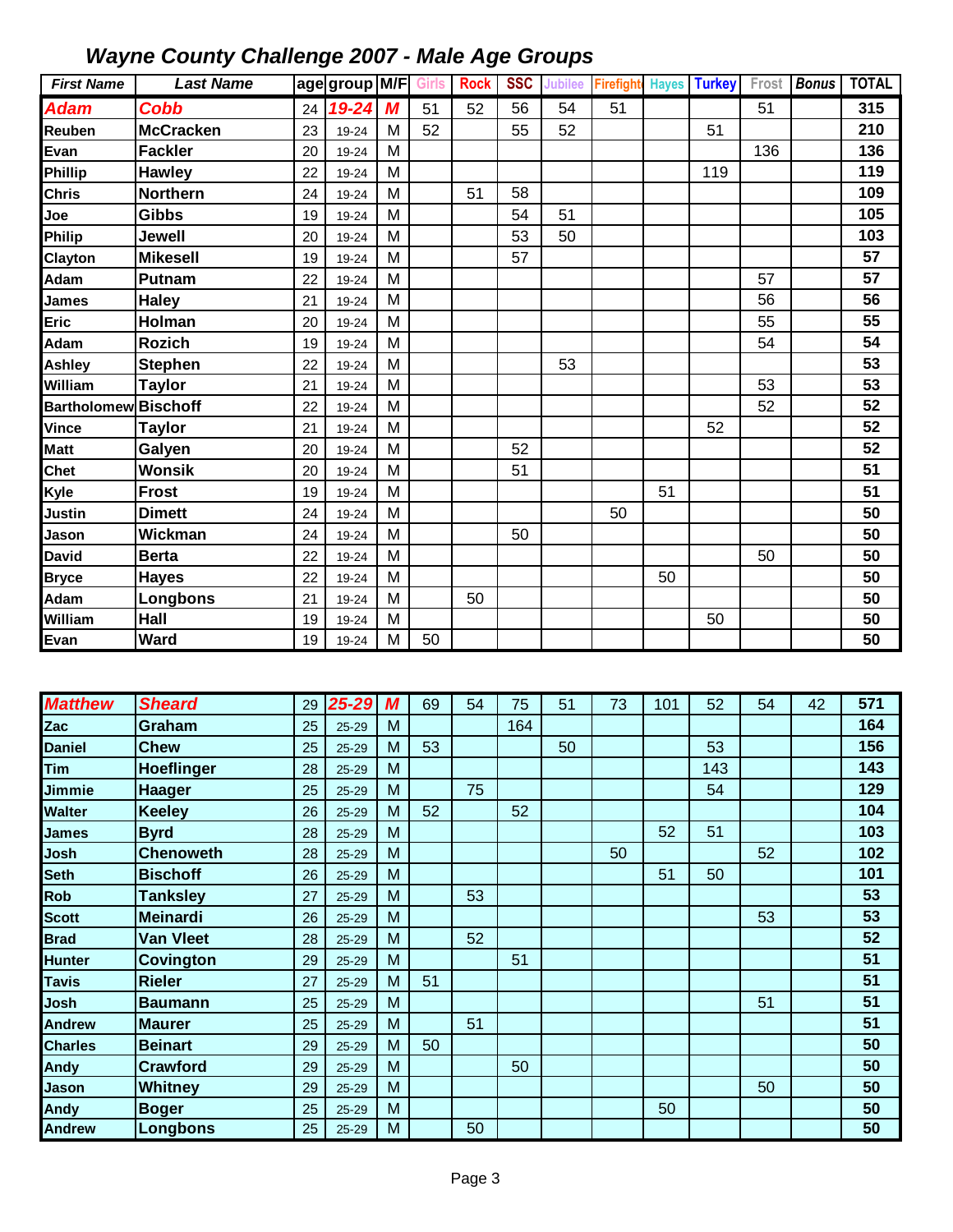| <b>First Name</b>    | <b>Last Name</b>                    |          | age group M/F  |                         | <b>Girls</b> | <b>Rock</b>     | <b>SSC</b> | <b>Jubilee</b> | Firefight | <b>Hayes</b> | <b>Turkey</b>   | Frost           | <b>Bonus</b> | <b>TOTAL</b>    |
|----------------------|-------------------------------------|----------|----------------|-------------------------|--------------|-----------------|------------|----------------|-----------|--------------|-----------------|-----------------|--------------|-----------------|
| <b>Kevin</b>         | <b>Lingg</b>                        | 31       | $30 - 34$      | M                       | 50           | 53              | 55         | 50             | 51        | 52           | 53              | 54              | 42           | 460             |
| <b>Todd</b>          | Zimmerman                           | 34       | 30-34          | M                       | 52           | 55              | 56         |                | 52        |              |                 |                 |              | 215             |
| <b>Brandon</b>       | <b>Phillips</b>                     | 30       | 30-34          | M                       |              |                 | 52         |                | 51        | 51           |                 | 51              |              | 205             |
| Dave                 | <b>Snow</b>                         | 30       | 30-34          | M                       |              | 54              |            | 52             | 53        |              |                 |                 |              | 159             |
| Keith                | <b>Morey</b>                        | 33       | 30-34          | M                       |              |                 | 53         |                |           |              | 50              | 52              |              | 155             |
| Chris                | <b>Conner</b>                       | 33       | 30-34          | M                       |              | 51              |            | 51             |           |              |                 |                 |              | 102             |
| Eric                 | <b>Bulington</b>                    | 33       | 30-34          | M                       |              |                 | 51         |                |           | 50           |                 |                 |              | 101             |
| Mark                 | <b>Shirkey</b>                      | 31       | 30-34          | M                       |              |                 |            |                |           |              | 51              | 50              |              | 101             |
| <b>Matt</b>          | <b>Marshall</b>                     | 33       | 30-34          | M                       |              | 52              | 45         |                |           |              |                 |                 |              | 97              |
| Kory                 | George                              | 34       | 30-34          | M                       |              |                 |            |                |           |              |                 | 56              |              | 56              |
| Matt                 | Cox                                 | 32       | 30-34          | M                       |              |                 |            |                |           |              |                 | 55              |              | 55              |
| Jason                | <b>Newton</b>                       | 32       | 30-34          | M                       |              |                 | 54         |                |           |              |                 |                 |              | 54              |
| <b>Brian</b>         | Roth                                | 32       | 30-34          | M                       |              |                 |            |                |           |              |                 | 53              |              | 53              |
| Rob                  | Zinkan                              | 33       | 30-34          | M                       |              |                 |            |                |           |              | 52              |                 |              | 52              |
| <b>Brian</b>         | <b>Hewitt</b>                       | 34       | 30-34          | M                       | 51           |                 |            |                |           |              |                 |                 |              | 51              |
| <b>Chris</b>         | <b>Shepherd</b>                     | 34       | 30-34          | M                       |              |                 | 50         |                |           |              |                 |                 |              | 50              |
| Ben                  | <b>Schy</b>                         | 30       | 30-34          | M                       |              | 50              |            |                |           |              |                 |                 |              | 50              |
|                      |                                     |          |                |                         |              |                 |            |                |           |              |                 |                 |              |                 |
|                      |                                     |          |                |                         |              |                 |            |                |           |              |                 |                 |              |                 |
| <b>Cecil</b>         | <b>Franke</b>                       | 39       | 35-39          | $\overline{\mathsf{M}}$ | 134          | 159             |            | 125            | 112       |              | $\overline{45}$ |                 |              | 575             |
| Jeff                 | <b>Cooley</b>                       | 39       | 35-39          | M                       | 58           | 58              | 57         | 54             | 67        | 54           | 59              |                 |              | 407             |
| <b>Michael</b>       | Shipman                             | 35       | 35-39          | M                       | 57           | 57              | 50         | 53             | 52        | 56           | 58              |                 |              | 383             |
| Jimmy                | <b>Hisle</b>                        | 39       | 35-39          | M                       |              | 56              | 56         |                | 54        | 55           | 57              | 60              |              | 338             |
| Jeff                 | <b>Beckman</b>                      | 35       | 35-39          | M                       | 54           |                 | 55         | 52             | 51        |              | 55              | 59              |              | 326             |
| Mike                 | <b>Elleman</b>                      | 38       | 35-39          | M                       | 56           | 53              |            |                | 53        | 53           |                 |                 |              | 215             |
| George               | <b>Sowers</b>                       | 36       | 35-39          | M                       |              | 54              | 52         |                |           |              | 52              | 54              |              | 212             |
| Rick                 | <b>Bolser</b>                       | 38       | 35-39          | M                       | 50           | 52              |            |                |           | 51           | 51              |                 |              | 204             |
| <b>Brad</b>          | <b>Pitcher</b>                      | 37       | 35-39          | M                       |              | $\overline{55}$ | 53         |                |           |              |                 | $\overline{57}$ |              | 165             |
| Joel                 | <b>Flora</b>                        | 39       | 35-39          | M                       |              |                 | 54         |                |           |              |                 | 58              |              | 112             |
| James                | <b>Day</b>                          | 36       | 35-39          | $\overline{M}$          |              |                 |            |                |           |              | 53              | $\overline{56}$ |              | 109             |
| <b>Cris</b>          | <b>Fink</b>                         | 35       | 35-39          | $\overline{M}$          |              |                 |            | 50             |           |              | 54              |                 |              | 104             |
| Tom                  | <b>Schamel</b>                      | 36       | 35-39          | M                       | 52           |                 |            |                |           |              |                 | 51              |              | 103             |
| Rory                 | <b>Helms</b>                        | 39       | 35-39          | M                       |              |                 |            |                |           |              | 56              |                 |              | 56              |
| <b>Mark</b>          | <b>Van Buskirk</b>                  | 39       | 35-39          | M                       | 55           |                 |            |                |           |              |                 |                 |              | $\overline{55}$ |
| <b>David</b><br>Robb | <b>Burleson</b><br><b>Backmeyer</b> | 37<br>35 | 35-39<br>35-39 | M<br>M                  |              |                 |            |                | 55        |              |                 | 55              |              | 55<br>55        |
| Greg                 | Janzow                              | 36       | 35-39          | M                       |              |                 |            |                |           |              |                 | 53              |              | 53              |
| <b>Brian</b>         | <b>Schleeper</b>                    | 35       | 35-39          | M                       | 53           |                 |            |                |           |              |                 |                 |              | 53              |
| Jim                  | Grubaugh                            | 37       | 35-39          | M                       |              |                 |            |                |           |              |                 | $\overline{52}$ |              | 52              |
| <b>Chris</b>         | <b>Bragdon</b>                      | 35       | 35-39          | M                       |              |                 |            |                |           | 52           |                 |                 |              | 52              |
| Jerry                | <b>Jones</b>                        | 39       | 35-39          | M                       |              |                 | 51         |                |           |              |                 |                 |              | 51              |
| Jeff                 | <b>Sharp</b>                        | 36       | 35-39          | M                       |              | 51              |            |                |           |              |                 |                 |              | 51              |
| Jim                  | <b>Meeks</b>                        | 35       | 35-39          | M                       | 51           |                 |            |                |           |              |                 |                 |              | 51              |
| <b>Dennis</b>        | <b>Nicholson</b>                    | 35       | 35-39          | M                       |              |                 |            | 51             |           |              |                 |                 |              | 51              |
| Leo                  | Cordova                             | 39       | 35-39          | M                       |              |                 |            |                |           |              |                 | 50              |              | 50              |
| <b>Mike</b>          | <b>Deibel</b>                       | 39       | 35-39          | M                       |              |                 |            |                | 50        |              |                 |                 |              | 50              |
| Jim                  | Hall                                | 39       | 35-39          | M                       |              |                 |            |                |           | 50           |                 |                 |              | 50              |
| Kurt                 | <b>Steinfort</b>                    | 37       | 35-39          | M                       |              | 50              |            |                |           |              |                 |                 |              | 50              |
| <b>James</b>         | <b>Malkemus</b>                     | 35       | 35-39          | M                       |              |                 |            |                |           |              | 50              |                 |              | 50              |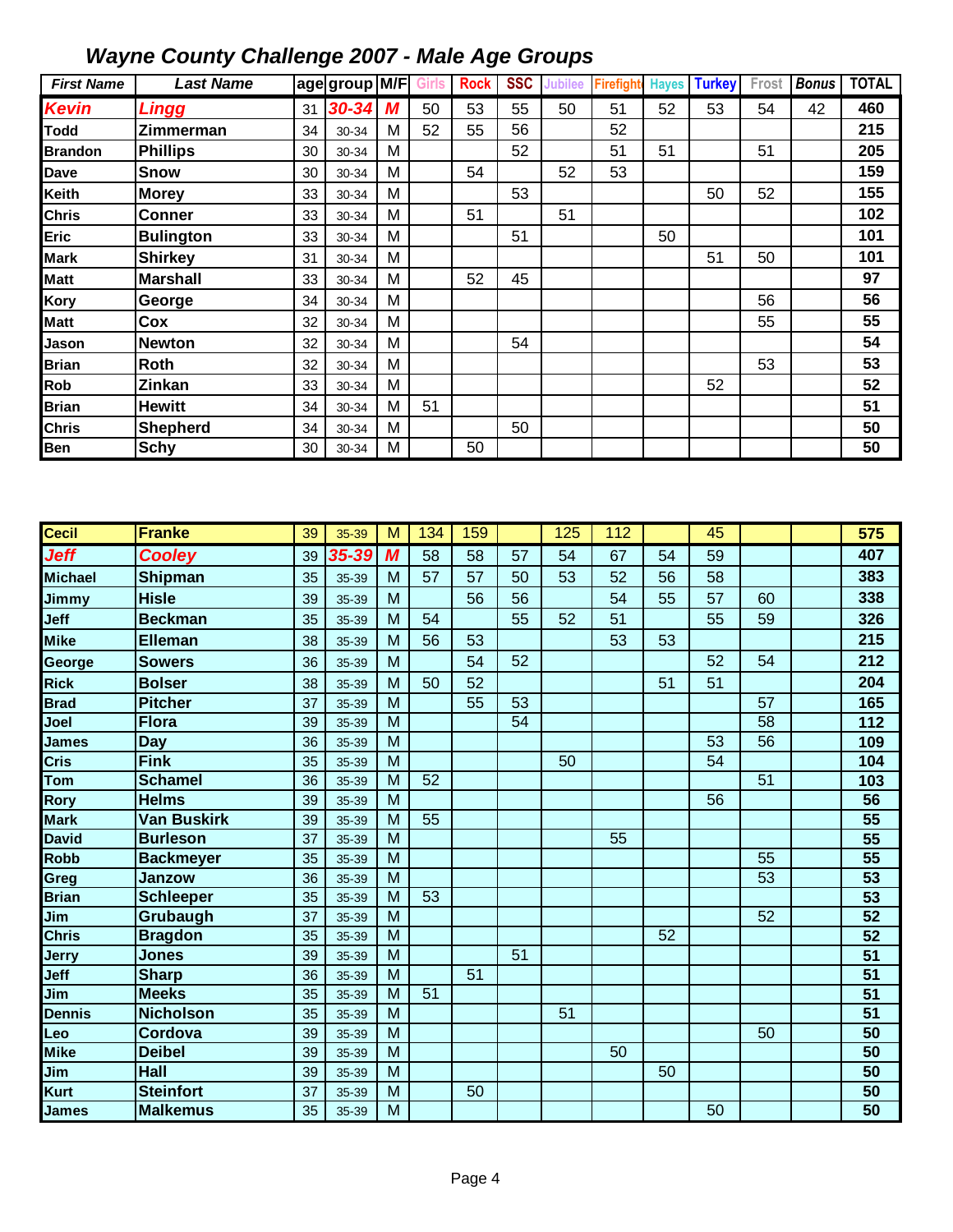| <b>First Name</b>  | <b>Last Name</b>   |    | age group M/F Girls |                |                 | <b>Rock</b>     | <b>SSC</b>      | Jubilee         | Firefight       | <b>Hayes</b> | <b>Turkey</b>   | Frost | <b>Bonus</b>    | <b>TOTAL</b>     |
|--------------------|--------------------|----|---------------------|----------------|-----------------|-----------------|-----------------|-----------------|-----------------|--------------|-----------------|-------|-----------------|------------------|
| <b>Terry</b>       | Yandl              | 41 | 40-44               | M              | 121             | 102             | 146             | $\overline{72}$ | 102             | 118          | 88              | 65    | $\overline{42}$ | 856              |
| <b>Steve</b>       | <b>Walkotte</b>    | 43 | 40-44               | M              | 59              | 60              | 57              | 56              | 57              | 81           | 65              | 64    | 42              | 541              |
| Don                | <b>Heaslip</b>     | 40 | 40-44               | M              | 55              | $\overline{55}$ | 53              | $\overline{52}$ | 54              | 54           | 58              | 59    | 42              | 482              |
| Kevin              | <b>Shelley</b>     | 41 | 40-44               | M              | 54              | 53              | 52              | 51              | 52              | 53           | 53              | 51    | 42              | 461              |
| <b>Steve</b>       | Lair               | 40 | 40-44               | M              | 53              | 52              | 51              | 45              | 51              | 52           | 54              | 55    | 37              | 450              |
| Mike               | Alt                | 44 | $40 - 44$           | M              | 50              | 50              |                 | 50              | 50              | 50           | 50              | 52    |                 | 352              |
| Jeff               | <b>Smith</b>       | 44 | $40 - 44$           | M              | 58              | 58              |                 | $\overline{54}$ | $\overline{55}$ |              | 62              | 62    |                 | 349              |
| lke                | <b>Means</b>       | 40 | $40 - 44$           | $\overline{M}$ | $\overline{57}$ |                 |                 | $\overline{53}$ | $\overline{53}$ |              | $\overline{59}$ | 60    |                 | 282              |
| Tom                | <b>Ferkinhoff</b>  | 44 | 40-44               | M              |                 | 56              | 54              |                 |                 |              | 63              | 63    |                 | 236              |
| Todd               | <b>Barker</b>      | 42 | 40-44               | M              | 60              | 59              | 56              |                 |                 |              |                 |       |                 | 175              |
| Kenneth            | Wedig              | 42 | 40-44               | M              |                 | 61              |                 | 57              |                 | 56           |                 |       |                 | 174              |
| Jim                | <b>Davidson</b>    | 44 | 40-44               | M              |                 |                 | 55              | 55              | 56              |              |                 |       |                 | 166              |
| <b>Darrin</b>      | <b>Dolehanty</b>   | 44 | 40-44               | M              |                 |                 |                 |                 |                 |              | 60              | 61    |                 | $\overline{121}$ |
| <b>Holmes</b>      | <b>Finch</b>       | 41 | 40-44               | M              | 56              | 57              |                 |                 |                 |              |                 |       |                 | 113              |
| <b>Brad</b>        | Lambright          | 41 | 40-44               | M              |                 | 54              |                 |                 |                 |              | 57              |       |                 | 111              |
| Keith              | Webster            | 42 | 40-44               | M              |                 |                 |                 |                 |                 |              | 52              | 57    |                 | 109              |
| John               | Weber              | 41 | $40 - 44$           | M              |                 |                 |                 |                 |                 | 51           |                 | 54    |                 | 105              |
| <b>Ralph Jerry</b> | <b>Pierce</b>      | 41 | $40 - 44$           | M              |                 |                 |                 |                 |                 |              | 64              |       |                 | 64               |
| Gary               | <b>Smith</b>       | 42 | $40 - 44$           | $\overline{M}$ |                 |                 |                 |                 |                 |              | 61              |       |                 | 61               |
| <b>Todd</b>        | <b>Stricker</b>    | 40 | 40-44               | M              |                 |                 |                 |                 |                 |              |                 | 58    |                 | 58               |
| Gary               | <b>Keener</b>      | 43 | 40-44               | M              |                 |                 |                 |                 |                 |              | 56              |       |                 | 56               |
| Leon               | <b>Wolmarans</b>   | 41 | 40-44               | M              |                 |                 |                 |                 |                 |              |                 | 56    |                 | 56               |
| Dennis             | <b>Dickey</b>      | 41 | 40-44               | M              |                 |                 |                 |                 |                 |              | 55              |       |                 | 55               |
| <b>Troy</b>        | <b>Michael</b>     | 41 | 40-44               | M              |                 |                 |                 |                 |                 | 55           |                 |       |                 | $\overline{55}$  |
| Richard            | <b>Miller</b>      | 43 | 40-44               | M              |                 |                 |                 |                 |                 |              |                 | 53    |                 | 53               |
| <b>Steve</b>       | <b>Ellison</b>     | 43 | 40-44               | M              | 52              |                 |                 |                 |                 |              |                 |       |                 | $\overline{52}$  |
| Mike               | Catey              | 44 | 40-44               | M              | 51              |                 |                 |                 |                 |              |                 |       |                 | $\overline{51}$  |
| Adam               | Carman             | 42 | $40 - 44$           | M              |                 |                 |                 |                 |                 |              | 51              |       |                 | 51               |
| Ron                | <b>Miller</b>      | 41 | 40-44               | M              |                 | 51              |                 |                 |                 |              |                 |       |                 | $\overline{51}$  |
| Hennie             | <b>Van Niekerk</b> | 44 | 40-44               | M              |                 |                 |                 |                 |                 |              |                 | 50    |                 | $\overline{50}$  |
| <b>Stephen</b>     | Warner             | 40 | $40 - 44$           | M              |                 |                 | $\overline{50}$ |                 |                 |              |                 |       |                 | 50               |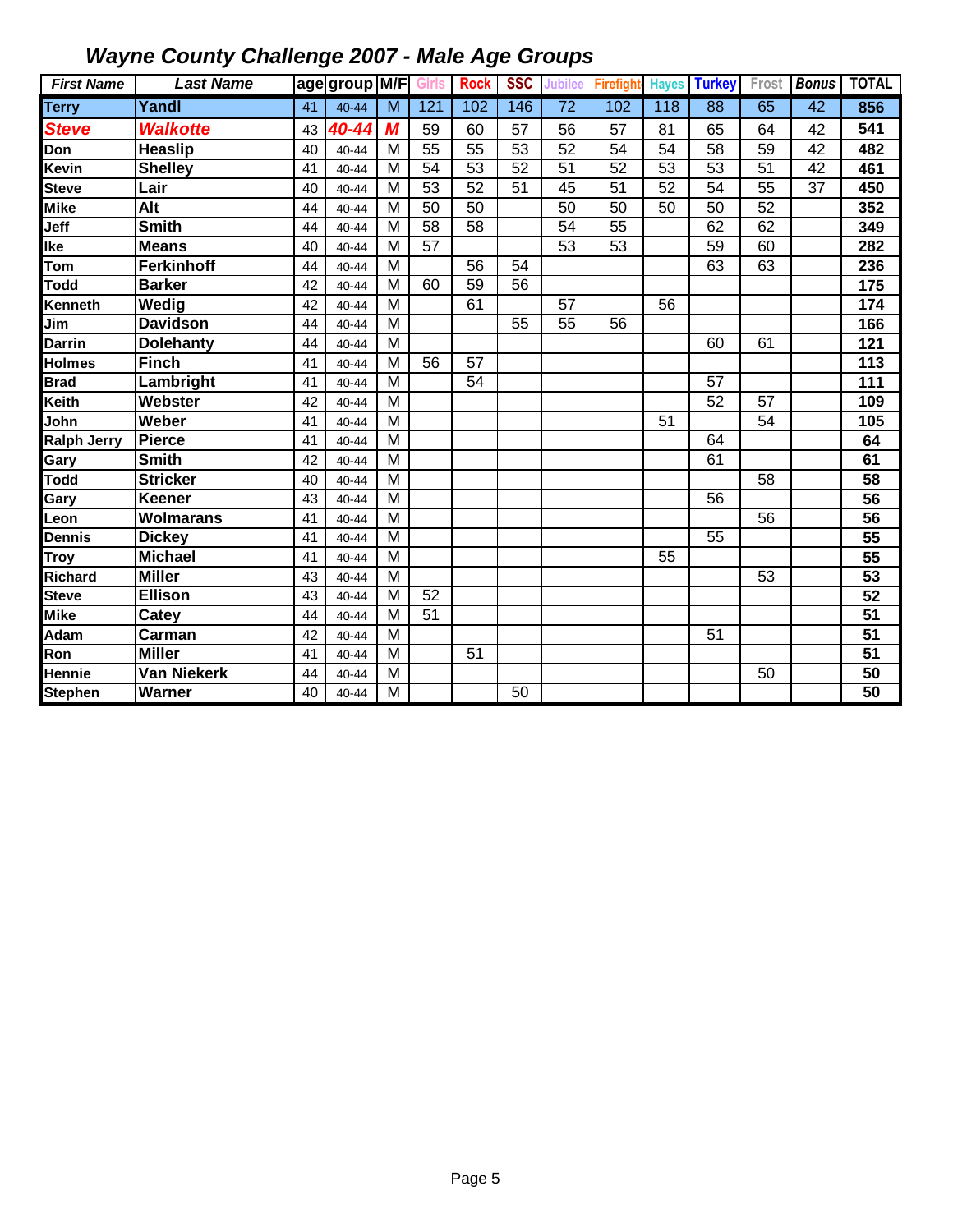| <b>First Name</b> | <b>Last Name</b>    |    | age group M/F Girls |                |                 | <b>Rock</b>     | <b>SSC</b>      | <b>Jubilee</b>  | <b>Firefight</b> |    | <b>Hayes</b> Turkey |                 | Frost <b>Bonus</b> | <b>TOTAL</b>      |
|-------------------|---------------------|----|---------------------|----------------|-----------------|-----------------|-----------------|-----------------|------------------|----|---------------------|-----------------|--------------------|-------------------|
| <b>Dale</b>       | <b>Bolser</b>       | 47 | 45-49               | M              | 60              | 61              | 60              | 55              | 56               | 66 | 62                  | 65              | 42                 | 527               |
| <b>Frank</b>      | <b>Donahue</b>      | 46 | 45-49               | M              | $\overline{54}$ | $\overline{57}$ | $\overline{57}$ | $\overline{53}$ | 55               | 53 | 60                  | 62              | 42                 | 493               |
| <b>Thomas</b>     | <b>Hale</b>         | 46 | 45-49               | M              | $\overline{57}$ | $\overline{54}$ | 54              | $\overline{52}$ | 52               | 52 | 56                  | 59              | 42                 | 478               |
| <b>Vince</b>      | <b>Punzo</b>        | 45 | 45-49               | M              | 55              | $\overline{53}$ | 53              | $\overline{51}$ | 51               | 51 | 55                  | 60              | 42                 | 471               |
| Rod               | <b>Waltz</b>        | 46 | 45-49               | M              |                 | $\overline{58}$ |                 |                 | 53               | 50 | 58                  | 61              |                    | 280               |
| Roger             | <b>Tyler</b>        | 46 | 45-49               | M              | 56              | 56              | 55              |                 | 54               |    | $\overline{57}$     |                 |                    | 278               |
| <b>Robert</b>     | Vit                 | 46 | 45-49               | M              |                 |                 | 51              | 50              | 50               |    | 50                  | 53              |                    | 254               |
| <b>Keith</b>      | <b>Runyon</b>       | 48 | 45-49               | M              |                 |                 | $\overline{52}$ |                 |                  |    | $\overline{53}$     | $\overline{57}$ |                    | 162               |
| <b>Mike</b>       | <b>McIntosh</b>     | 48 | 45-49               | M              | 53              |                 |                 |                 |                  |    | $\overline{52}$     | $\overline{55}$ |                    | 160               |
| <b>Stuart</b>     | <b>Karanovich</b>   | 46 | 45-49               | M              |                 |                 | 50              |                 |                  | 50 |                     | $\overline{52}$ |                    | 152               |
| Peter             | Cox                 | 45 | 45-49               | M              |                 |                 |                 |                 |                  |    | 61                  | 64              |                    | 125               |
| Alan              | <b>Bell</b>         | 49 | 45-49               | M              |                 | 60              | 62              |                 |                  |    |                     |                 |                    | 122               |
| <b>Matt</b>       | <b>Strittmatter</b> | 47 | 45-49               | M              | 59              |                 | 58              |                 |                  |    |                     |                 |                    | $\frac{117}{117}$ |
| William           | <b>Black</b>        | 45 | 45-49               | M              | 58              | 59              |                 |                 |                  |    |                     |                 |                    | 117               |
| Bill              | <b>Haber</b>        | 45 | 45-49               | M              |                 |                 | 63              | 54              |                  |    |                     |                 |                    | 117               |
| <b>Brad</b>       | <b>Barrett</b>      | 45 | 45-49               | $\overline{M}$ |                 | 51              |                 |                 |                  |    |                     | 50              |                    | 101               |
| <b>Duane</b>      | <b>Dye</b>          | 48 | 45-49               | M              |                 |                 |                 | 98              |                  |    |                     |                 |                    | 98                |
| <b>Walter</b>     | <b>Hickman</b>      | 45 | 45-49               | M              |                 | 45              |                 |                 | 50               |    |                     |                 |                    | 95                |
| <b>Dave</b>       | <b>Mikesell</b>     | 49 | 45-49               | M              |                 |                 |                 |                 |                  |    |                     | 63              |                    | 63                |
| <b>Rick</b>       | <b>Moody</b>        | 48 | 45-49               | M              |                 |                 | 61              |                 |                  |    |                     |                 |                    | 61                |
| <b>Mark</b>       | <b>Sheard</b>       | 48 | 45-49               | M              |                 |                 | $\overline{59}$ |                 |                  |    |                     |                 |                    | 59                |
| John              | <b>Kenny</b>        | 46 | 45-49               | $\overline{M}$ |                 |                 |                 |                 |                  |    | 59                  |                 |                    | 59                |
| <b>Mike</b>       | Turner              | 49 | 45-49               | M              |                 |                 |                 |                 |                  |    |                     | 58              |                    | $\overline{58}$   |
| <b>Mike</b>       | <b>Stephens</b>     | 49 | 45-49               | M              |                 |                 |                 |                 |                  |    |                     | $\overline{56}$ |                    | 56                |
| Ron               | <b>Bauman</b>       | 48 | 45-49               | M              |                 |                 | 56              |                 |                  |    |                     |                 |                    | 56                |
| Jim               | <b>Johnston</b>     | 47 | 45-49               | M              |                 | 55              |                 |                 |                  |    |                     |                 |                    | $\overline{55}$   |
| Raymond           | <b>Blevins</b>      | 49 | 45-49               | M              |                 |                 |                 |                 |                  |    | 54                  |                 |                    | 54                |
| <b>Jeff</b>       | <b>Banning</b>      | 46 | 45-49               | M              |                 |                 |                 |                 |                  |    |                     | 54              |                    | $\overline{54}$   |
| <b>David</b>      | <b>Wetzel</b>       | 48 | 45-49               | $\overline{M}$ | $\overline{52}$ |                 |                 |                 |                  |    |                     |                 |                    | $\overline{52}$   |
| <b>Kevin</b>      | <b>Pierce</b>       | 45 | 45-49               | M              |                 | 52              |                 |                 |                  |    |                     |                 |                    | $\overline{52}$   |
| <b>Chris</b>      | Cain                | 48 | 45-49               | M              |                 |                 |                 |                 |                  |    | 51                  |                 |                    | 51                |
| <b>Robert</b>     | <b>Baker</b>        | 46 | 45-49               | M              |                 |                 |                 |                 |                  |    |                     | 51              |                    | 51                |
| <b>Mark</b>       | <b>Ward</b>         | 45 | 45-49               | M              | 51              |                 |                 |                 |                  |    |                     |                 |                    | $\overline{51}$   |
| <b>Bob</b>        | <b>Dunnwoody</b>    | 47 | 45-49               | M              |                 | 50              |                 |                 |                  |    |                     |                 |                    | $\overline{50}$   |
| <b>Andy</b>       | <b>Smittkamp</b>    | 47 | 45-49               | M              | 50              |                 |                 |                 |                  |    |                     |                 |                    | $\overline{50}$   |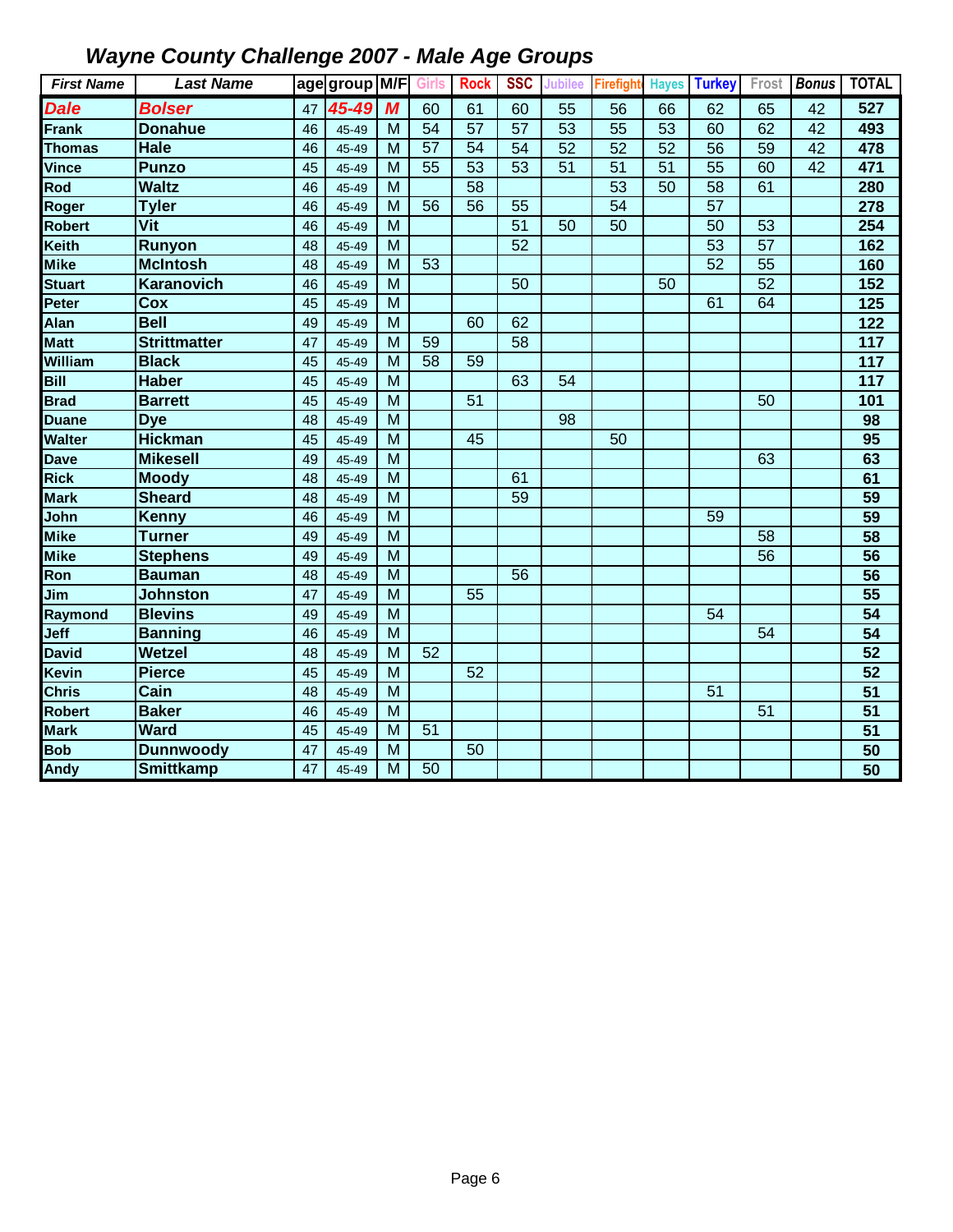| <b>First Name</b> | <b>Last Name</b> |    | age group M/F |                | Girls | <b>Rock</b>     | <b>SSC</b> | Jubilee | Firefight | <b>Hayes</b> | <b>Turkey</b> | Frost | <b>Bonus</b> | <b>TOTAL</b>    |
|-------------------|------------------|----|---------------|----------------|-------|-----------------|------------|---------|-----------|--------------|---------------|-------|--------------|-----------------|
| <b>Joseph</b>     | <b>Parker</b>    | 50 | 50-54         | M              | 103   | 62              | 63         | 58      | 91        | 91           | 60            | 63    | 42           | 633             |
| <b>Thomas</b>     | <b>Sheard</b>    | 53 | 50-54         | M              | 56    | 59              | 58         | 57      | 54        | 54           | 56            | 59    | 42           | 495             |
| <b>Bob</b>        | Covington        | 51 | 50-54         | M              | 55    | $\overline{51}$ | 50         | 54      | 50        | 52           | 54            | 57    | 42           | 465             |
| Dana              | Reihman          | 53 | 50-54         | M              | 54    |                 |            | 56      | 53        | 53           | 55            | 58    |              | 329             |
| Michael           | King             | 52 | 50-54         | M              |       | 45              | 54         | 53      |           | 51           | 52            | 55    |              | 310             |
| Richard           | <b>Chew</b>      | 50 | 50-54         | M              | 57    |                 | 60         | 52      | 56        |              | 58            |       |              | 283             |
| Joe               | <b>Nocton</b>    | 51 | 50-54         | M              |       | 57              | 57         | 55      | 52        |              |               | 53    |              | 274             |
| Greg              | <b>Kurtz</b>     | 50 | 50-54         | M              | 51    | 53              | 52         | 51      | 51        |              |               |       |              | 258             |
| Rick              | Niersbach        | 54 | 50-54         | M              | 52    | 54              |            |         |           |              | 51            | 54    |              | 211             |
| Tom               | <b>Carrico</b>   | 54 | 50-54         | M              |       | 52              | 51         |         |           | 50           |               | 52    |              | 205             |
| Bill              | Leveridge        | 51 | 50-54         | M              |       | 61              |            |         | 55        |              |               | 61    |              | 177             |
| Doug              | <b>Myers</b>     | 52 | 50-54         | M              | 53    | 56              |            | 50      |           |              |               |       |              | 159             |
| Ken               | Hampton          | 54 | 50-54         | M              | 50    | 50              | 50         |         |           |              |               |       |              | 150             |
| <b>Mark</b>       | <b>Barton</b>    | 50 | 50-54         | M              |       |                 | 61         |         |           |              |               | 62    |              | 123             |
| Gary              | Rodefeld         | 54 | 50-54         | M              |       | 60              |            |         |           |              |               | 60    |              | 120             |
| Danny             | <b>Sexton</b>    | 51 | 50-54         | M              |       |                 | 62         |         | 57        |              |               |       |              | 119             |
| Lorrie            | <b>Foust</b>     | 54 | 50-54         | M              |       | 58              | 56         |         |           |              |               |       |              | 114             |
| <b>David</b>      | <b>Eilar</b>     | 54 | 50-54         | M              |       |                 | 55         |         |           |              |               | 56    |              | 111             |
| Bill              | <b>Fribley</b>   | 51 | 50-54         | M              |       |                 |            |         |           |              | 50            | 50    |              | 100             |
| Richard           | <b>Barton</b>    | 54 | 50-54         | $\overline{M}$ |       |                 | 59         |         |           |              |               |       |              | $\overline{59}$ |
| Denny             | <b>Priest</b>    | 53 | 50-54         | M              |       |                 |            |         |           |              | 59            |       |              | 59              |
| James             | <b>Bumb</b>      | 53 | 50-54         | M              |       |                 |            |         |           |              | 57            |       |              | 57              |
| Rodger            | <b>Clark</b>     | 54 | 50-54         | M              |       | 55              |            |         |           |              |               |       |              | 55              |
| Neil              | <b>Sabine</b>    | 54 | 50-54         | M              |       |                 | 53         |         |           |              |               |       |              | $\overline{53}$ |
| <b>Steve</b>      | <b>Moody</b>     | 52 | 50-54         | M              |       |                 |            |         |           |              | 53            |       |              | 53              |
| Price             | Glazer           | 54 | 50-54         | M              |       |                 |            |         |           |              |               | 51    |              | 51              |

| <b>Bob</b>     | <b>Gibbs</b>     | 55 | 55-59 | М | 53 | 53 | 52 | 52 | 53 | 51 | 54 | 56 | 42 | 466 |
|----------------|------------------|----|-------|---|----|----|----|----|----|----|----|----|----|-----|
| George         | <b>Stallings</b> | 58 | 55-59 | M | 50 | 50 | 50 | 51 | 52 | 45 |    |    |    | 298 |
| <b>Patrick</b> | <b>Williams</b>  | 57 | 55-59 | M | 52 | 51 |    |    |    |    |    | 55 |    | 158 |
| <b>Bob</b>     | <b>Wood</b>      | 57 | 55-59 | M | 51 |    | 51 |    |    |    |    | 54 |    | 156 |
| <b>Robin</b>   | <b>Michael</b>   | 58 | 55-59 | M |    |    |    |    |    |    | 50 | 53 |    | 103 |
| <b>Mike</b>    | <b>Allen</b>     | 59 | 55-59 | M |    | 52 |    |    |    | 50 |    |    |    | 102 |
| Jim            | <b>Edwards</b>   | 56 | 55-59 | M |    |    |    | 50 | 51 |    |    |    |    | 101 |
| <b>Danny</b>   | <b>Spears</b>    | 57 | 55-59 | M |    |    |    |    |    |    | 55 |    |    | 55  |
| Johan          | <b>DeJong</b>    | 56 | 55-59 | M |    |    |    |    |    |    | 53 |    |    | 53  |
| <b>Dale</b>    | <b>Cummins</b>   | 59 | 55-59 | M |    |    |    |    |    |    |    | 52 |    | 52  |
| John           | <b>Potts</b>     | 58 | 55-59 | M |    |    |    |    |    |    | 52 |    |    | 52  |
| Tim            | <b>Hartman</b>   | 58 | 55-59 | M |    |    |    |    |    |    |    | 51 |    | 51  |
| <b>Kevin</b>   | <b>Harry</b>     | 55 | 55-59 | M |    |    |    |    |    |    | 51 |    |    | 51  |
| Pete           | Beaman           | 59 | 55-59 | M |    |    |    |    |    |    |    | 50 |    | 50  |
| <b>Daryl</b>   | Lane             | 56 | 55-59 | M |    |    |    |    | 50 |    |    |    |    | 50  |